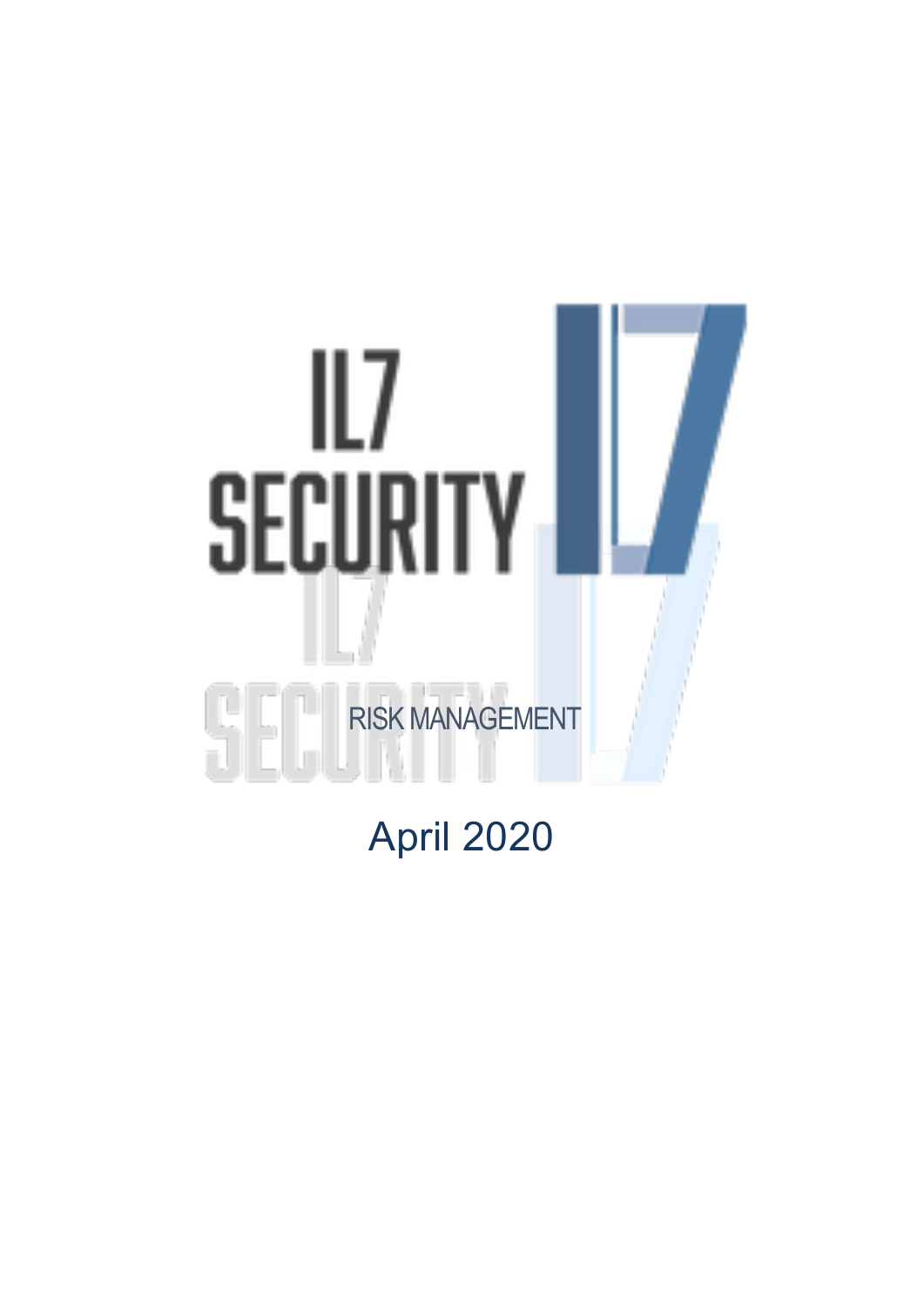## **Contents**

| $\mathbf{1}$   | Overview                                                          | 3  |  |
|----------------|-------------------------------------------------------------------|----|--|
| 1.1            | Purpose                                                           |    |  |
| 1.2            | Scope                                                             | 3  |  |
| 1.3            | Applicability                                                     | 3  |  |
| $\overline{2}$ | <b>Cyber Risk Management Policy</b>                               |    |  |
| 2.1            | Policy and Controls                                               |    |  |
| 3              | Cyber and Information Risk Management Framework Requirements<br>5 |    |  |
| 4              | Risk Executive Cyber and Information Risk Management Requirements |    |  |
| 5              | Directorate Cyber and Information Risk Management Requirements    | 8  |  |
| 6              | <b>Exemptions, Exceptions and Breaches</b>                        | 10 |  |
| 6.1            | <b>Exemptions and Exceptions Policy</b>                           | 10 |  |
| 6.2            | <b>Breach of Policy</b>                                           | 10 |  |
|                |                                                                   |    |  |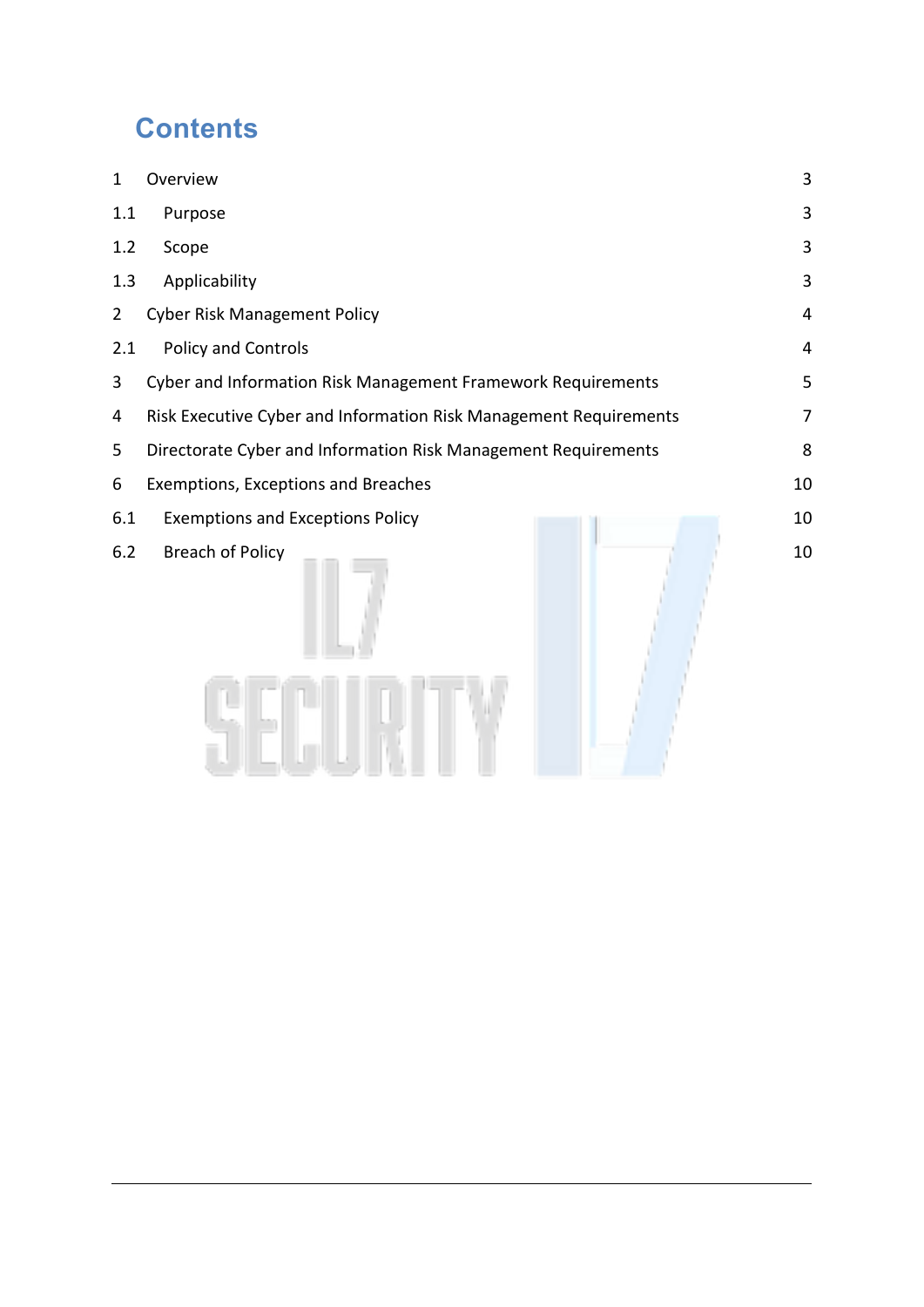### <span id="page-2-0"></span>**1 Overview**

Organisations are increasingly reliant on IT systems to deliver a wide range of business functions and services and typically have an extensive IT estate. This heavy reliance on IT, coupled with the ever-increasing and evolving threat landscape that looks to compromise IT systems, places Organisations at significant risk of compromise from cyber-attack. IL7 handles, processes and stores substantial quantities of sensitive information, and in the event of a compromise this could have an impact on national security and public safety and also cause financial (e.g. from ICO fines) and reputational damage to the department.

To manage the risk posed, it is necessary for IL7 to define and implement a robust information and cyber risk management framework to identify, assess and ultimately manage the risk to its information, systems and services. It is essential that IL7's information and cyber risk framework is integrated and aligned to IL7's general risk management processes to ensure a holistic and effective approach to risk management within the organisation. The framework for managing information and cyber risk should be communicated throughout IL7, and make clear that the management of information and cyber risk is the responsibility of the whole organisation and all its staff, not just IT or security functions.

### <span id="page-2-1"></span>**1.1 Purpose**

This policy sets out the requirements by which IL7 shall develop and implement a robust information and cyber risk management framework.

### <span id="page-2-2"></span>**1.2 Scope**

The scope of this guideline covers what IL7 should do to manage information and cyber risks across the organisation. It should be considered in conjunction with the Cyber Organisation and Governance and Cyber Assurance policies.

### <span id="page-2-3"></span>**1.3 Applicability**

This policy applies to all IT systems and services that are owned or managed by IL7, or store or process IL7 information. It should be followed by all IL7 staff, third parties and service providers that have responsibilities to manage or use these systems or services, including arm's length bodies.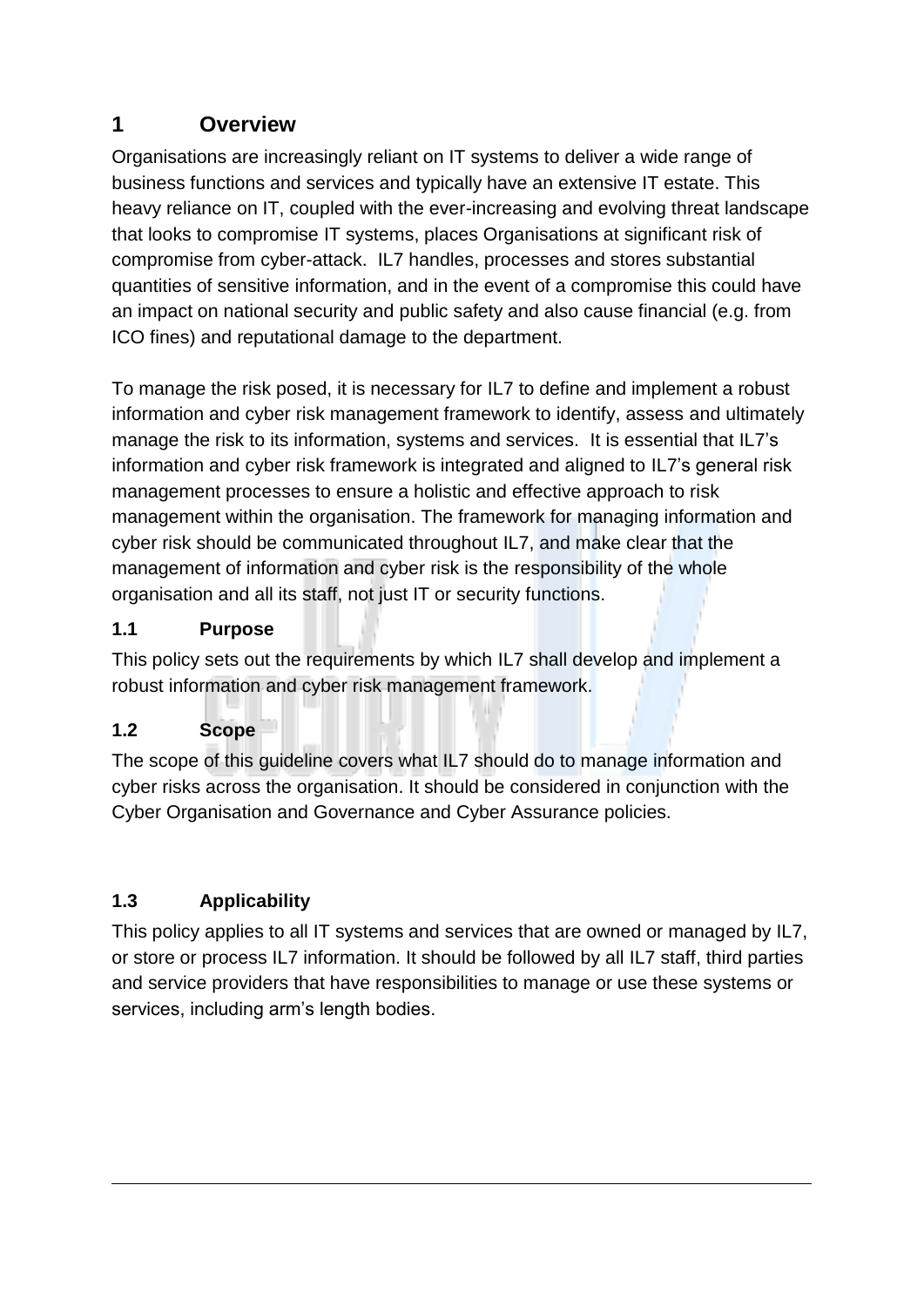### <span id="page-3-0"></span>**2 Cyber Risk Management Policy**

### <span id="page-3-1"></span>**2.1 Policy and Controls**

This policy is written to ensure that the outcomes of the following Cyber Security Principles are met;

• SP01 Governance and Risk Management (Ref [1])

This policy is one of several that are required to support principles above.

This policy implements the following NIST controls, which are detailed in NIST Special Publication 800-53 [2]:

| <b>RA-1</b> | <b>Risk Assessment Policy and Procedures</b> |
|-------------|----------------------------------------------|
| <b>RA-3</b> | <b>Risk Assessment</b>                       |
| <b>RA-4</b> | <b>Risk Assessment Update</b>                |
| $PM-2$      | <b>Information Security Program Roles</b>    |
| $PM-9$      | <b>Risk Management Strategy</b>              |

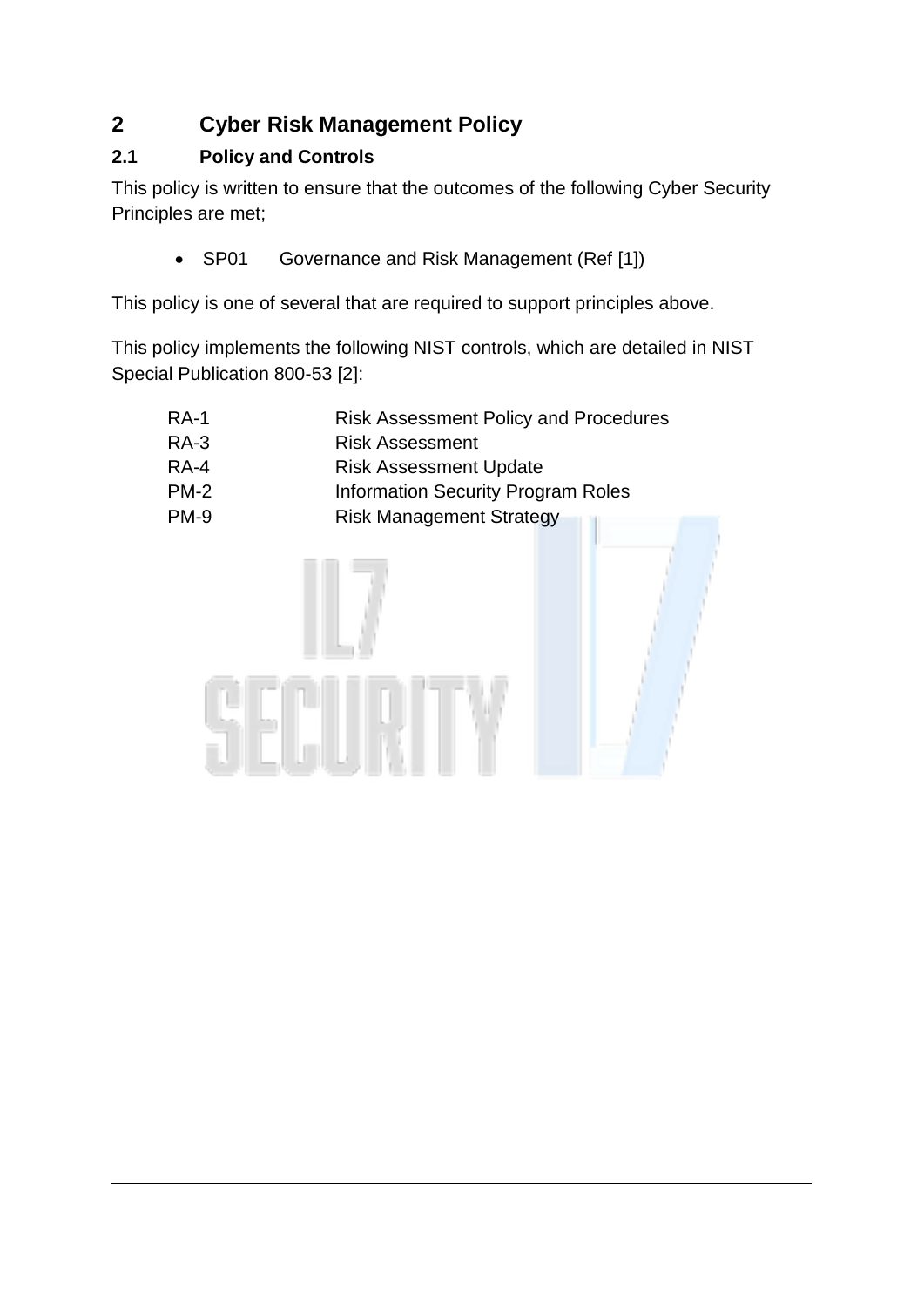### <span id="page-4-0"></span>**3 Cyber and Information Risk Management Framework Requirements**

The CISO shall ensure that:

| <b>Policy ID</b> | <b>Policy Requirement</b>                                                                                                                                                                                                                                                        |
|------------------|----------------------------------------------------------------------------------------------------------------------------------------------------------------------------------------------------------------------------------------------------------------------------------|
| 1.1.1            | An information and cyber risk management framework, supported by<br>policy and processes, is developed, implemented and maintained that<br>addresses organisational, business and system level cyber risk,<br>aligned to wider departmental risk policy [NIST PM-9].             |
| 1.1.2            | The information and cyber risk management framework is reviewed<br>and updated, at least annually and whenever there is a major change<br>to wider departmental risk management policy [NIST PM-9].                                                                              |
| 1.1.3            | Risk management activities shall be embedded into decision making<br>processes at all levels and across all functions of the department.                                                                                                                                         |
| 1.1.4            | A cyber risk assessment process is developed, maintained and<br>implemented to ensure consistent and appropriate risk management<br>across the department [NIST RA-1].                                                                                                           |
| 1.1.5            | The cyber risk assessment process shall enable appropriate<br>methodologies to be adopted, in accordance with NCSC guidance,<br>provided they meet the policy requirements.                                                                                                      |
| 1.1.6            | Robust and proportionate risk assessment and management activities<br>shall be carried out, aligned to recognised security and risk<br>management frameworks (e.g. ISO27005, NIST SP-800 series).                                                                                |
| 1.1.7            | Cyber risk assessments and risk management activities conducted<br>within the department shall consider the latest threat intelligence from<br>both internal and external sources and vulnerability information.                                                                 |
| 1.1.8            | A comprehensive understanding of the threat and vulnerability<br>landscape is developed by gathering and analysing threat intelligence,<br>through the use of credible and reliable information sources (e.g.<br>NCSC and CiSP), monitoring and active cyber defence activities. |
| 1.1.9            | Continual activities are undertaken to keep the understanding of the<br>threat and vulnerability landscape up to date.                                                                                                                                                           |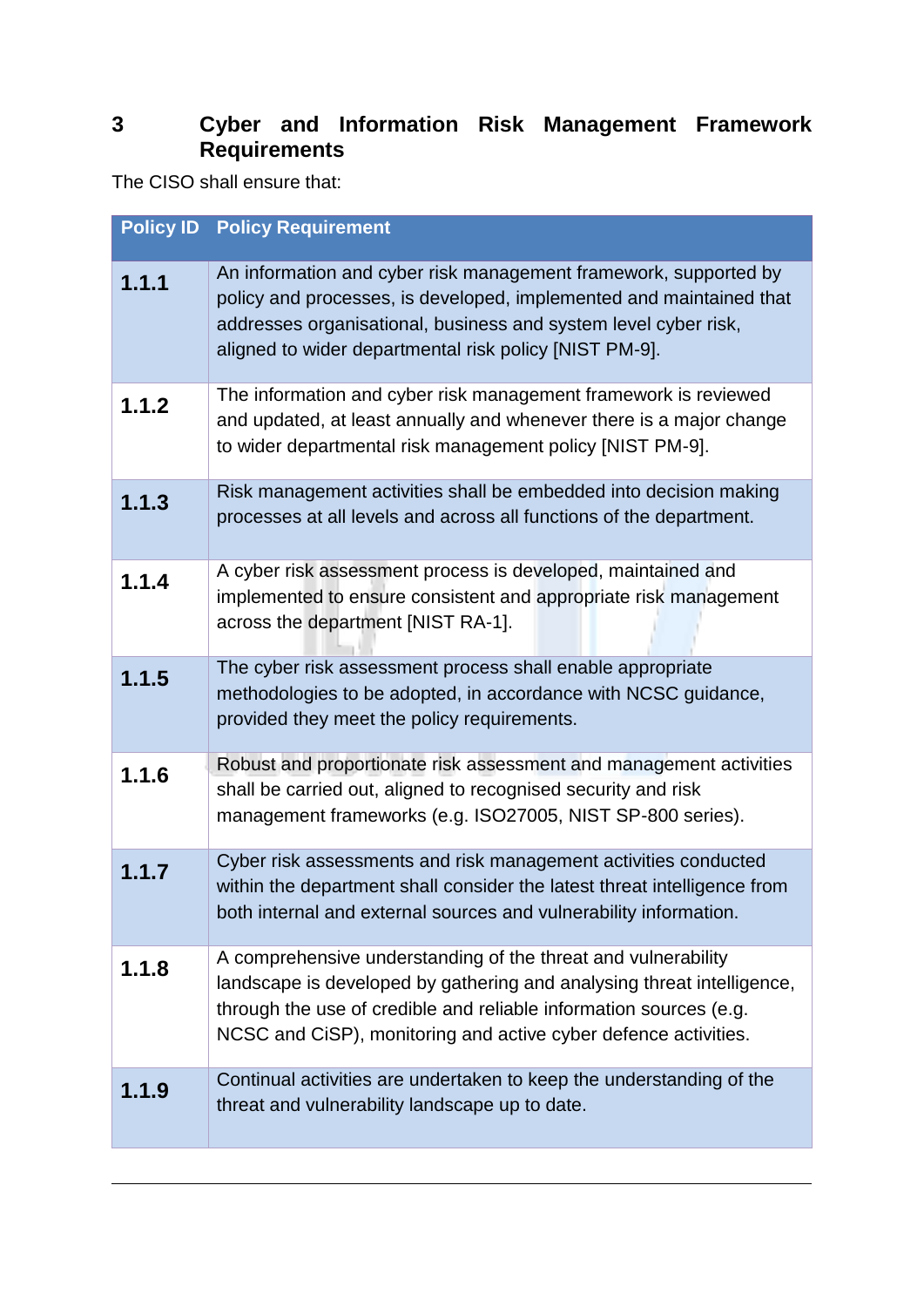|        | <b>Policy ID Policy Requirement</b>                                                                                                                                                                     |  |
|--------|---------------------------------------------------------------------------------------------------------------------------------------------------------------------------------------------------------|--|
| 1.1.10 | A routine risk reporting cycle is in place for risk escalation from the<br>business up to ExCo, aligned with existing IL7 risk reporting and the<br>Cyber Organisation and Governance Policy (Ref [4]). |  |
| 1.1.11 | A risk dashboard is developed and updated at least quarterly,<br>identifying strategic information and cyber risk across the department.                                                                |  |
| 1.1.12 | Information and cyber security risks are reported in a defined common<br>format, which shall be consistent with wider departmental risk<br>processes.                                                   |  |
| 1.1.13 | Thresholds for the reporting and escalation of information and cyber<br>security risk shall be defined, in accordance with the departmental risk<br>appetite.                                           |  |

# SECURITY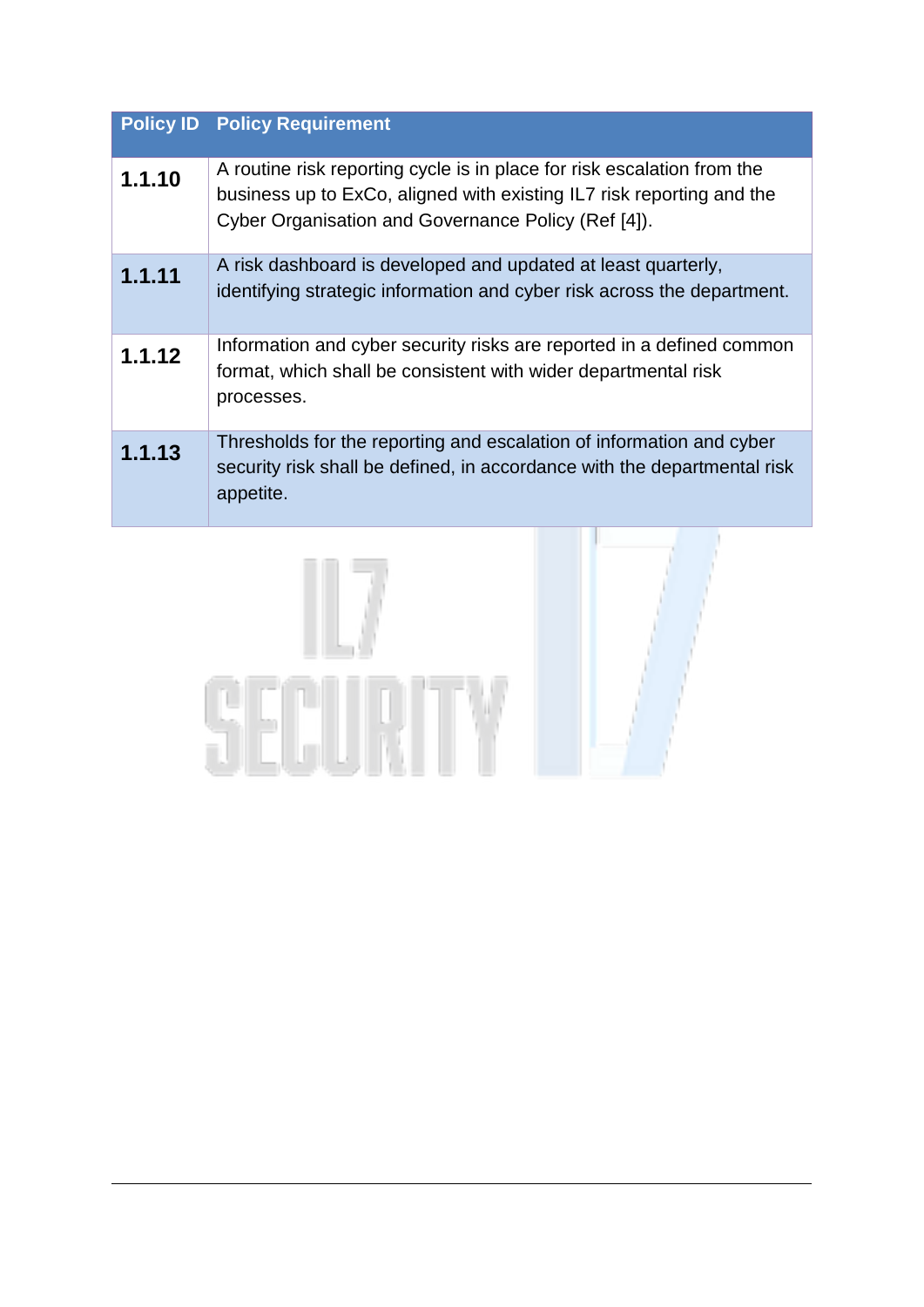### <span id="page-6-0"></span>**4 Risk Executive Cyber and Information Risk Management Requirements**

The Risk Executive shall:

| <b>Policy ID</b> | <b>Policy Requirement</b>                                                                                                                                                                          |
|------------------|----------------------------------------------------------------------------------------------------------------------------------------------------------------------------------------------------|
| 1.1.14           | Monitor and analyse risk from an organisation-wide perspective and ensure<br>the management of risk is consistent across the department [NIST PM-2].                                               |
| 1.1.15           | Own information and cyber security risk across the department, in<br>accordance with the Cyber Organisation and Governance Policy (Ref [4]).                                                       |
| 1.1.16           | Advise ExCo on strategic information and cyber security risks and issues<br>and related matters, escalating risks above the departmental risk appetite as<br>appropriate.                          |
| 1.1.17           | Provide the focal point for all information and cyber risks that have been<br>escalated by the business through directorate-specific governance channels.                                          |
| 1.1.18           | Make information and cyber risk decisions at the departmental level, in<br>accordance with the departmental risk appetite.                                                                         |
| 1.1.19           | Provide assurance that the department's approach to information and cyber<br>risk management is fully integrated and coordinated with existing risk<br>management policy, process, and governance. |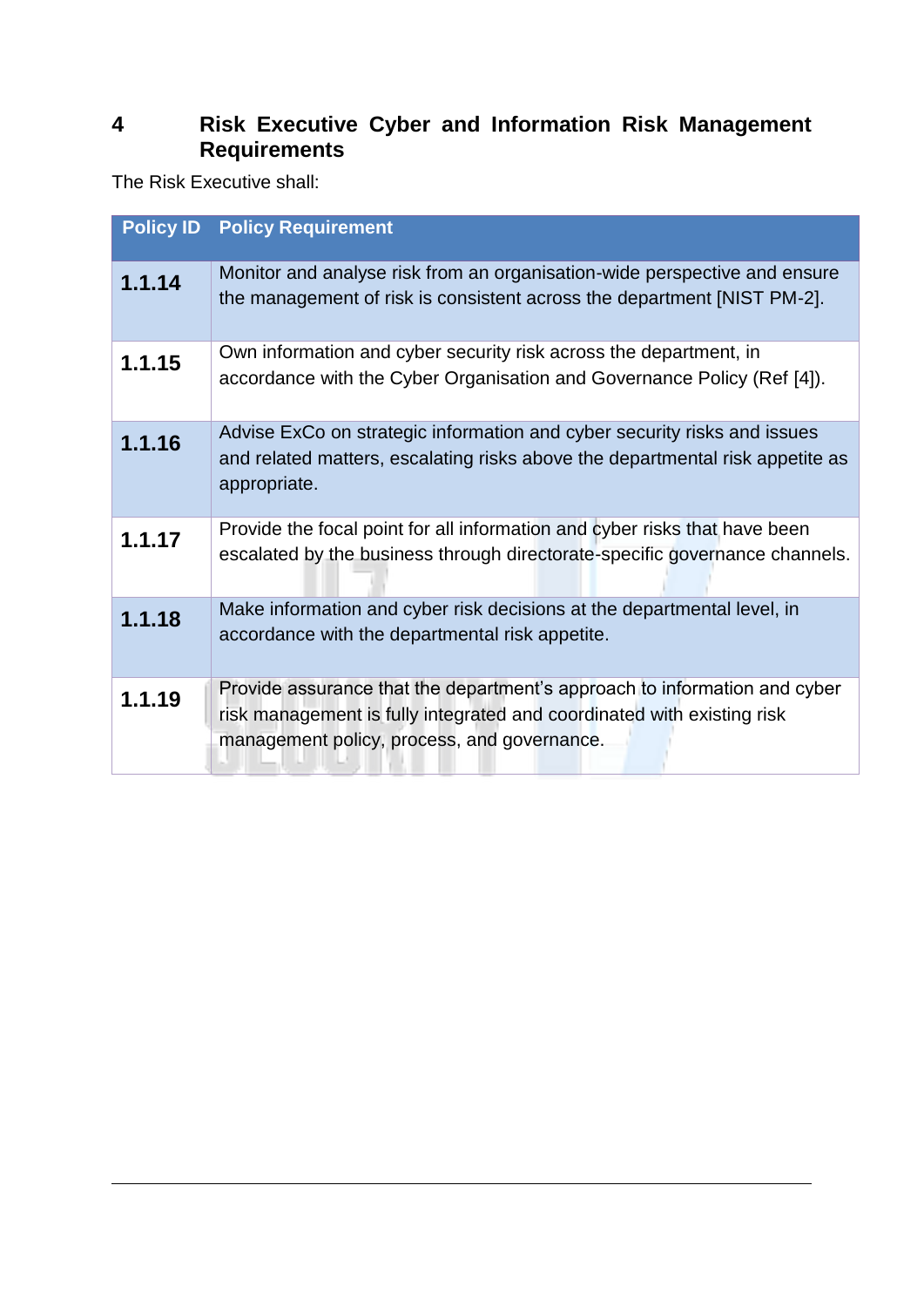### <span id="page-7-0"></span>**5 Directorate Cyber and Information Risk Management Requirements**

Directorates shall ensure that:

| <b>Policy ID</b> | <b>Policy Requirement</b>                                                                                                                                                                                                                                                                                                                                                                                                                                                                                                                                                                                                                                                                                                                              |
|------------------|--------------------------------------------------------------------------------------------------------------------------------------------------------------------------------------------------------------------------------------------------------------------------------------------------------------------------------------------------------------------------------------------------------------------------------------------------------------------------------------------------------------------------------------------------------------------------------------------------------------------------------------------------------------------------------------------------------------------------------------------------------|
| 1.1.20           | All significant information and cyber risks to the department's<br>information assets and IT systems are identified, monitored and<br>managed.                                                                                                                                                                                                                                                                                                                                                                                                                                                                                                                                                                                                         |
| 1.1.21           | The cyber risk appetite is defined, documented and published in<br>accordance with the Cyber Organisation and Governance Policy (Ref<br>[4]) and GRA Risk Appetite Setting Process (Ref [5]), and used to<br>inform risk management activities.                                                                                                                                                                                                                                                                                                                                                                                                                                                                                                        |
| 1.1.22           | Information and cyber risk assessments are conducted for their<br>information systems and services in line with the GRA Cyber and<br>Information Risk Assessment Process (Ref [6]). [NIST RA-1].                                                                                                                                                                                                                                                                                                                                                                                                                                                                                                                                                       |
| 1.1.23           | Information and cyber risk assessments are documented, maintained,<br>communicated as appropriate, and reviewed and updated throughout<br>the lifetime of a product, system or service in line with the GRA Cyber<br>and Information Risk Assessment Process (Ref [6]). [NIST RA-3, RA-4]                                                                                                                                                                                                                                                                                                                                                                                                                                                              |
| 1.1.24           | Information and cyber risk assessments enable the monitoring,<br>reporting management of information and cyber risks, establish<br>security requirements, inform the selection of controls, support and<br>maintain authorisation for operation, manage change, respond to the<br>evolving threat and vulnerability landscape and inform continual<br>improvements to the cyber posture. See Cyber Assurance Policy (Ref<br>[7]), GRA Cyber and Information Risk Assessment Process (Ref [6]),<br>Cyber and Information Risk Assurance Process (Ref [8]), Controls<br>Section and Implementation Process (Ref [9]), Control Assessment<br>and Monitoring Process (Ref [10]) and Threat and Vulnerability<br>Management Process (Ref [11]).[NIST RA-1]. |
| 1.1.25           | Information and cyber risk assessments identify the likelihood and<br>impact of harm, covering unauthorised access, use, disclosure,<br>disruption, modification or destruction of IT systems and services, or<br>any information they process, store or transmit in line with the GRA<br>Cyber and Information Risk Assessment Process (Ref [6]). [NIST RA-<br>3].                                                                                                                                                                                                                                                                                                                                                                                    |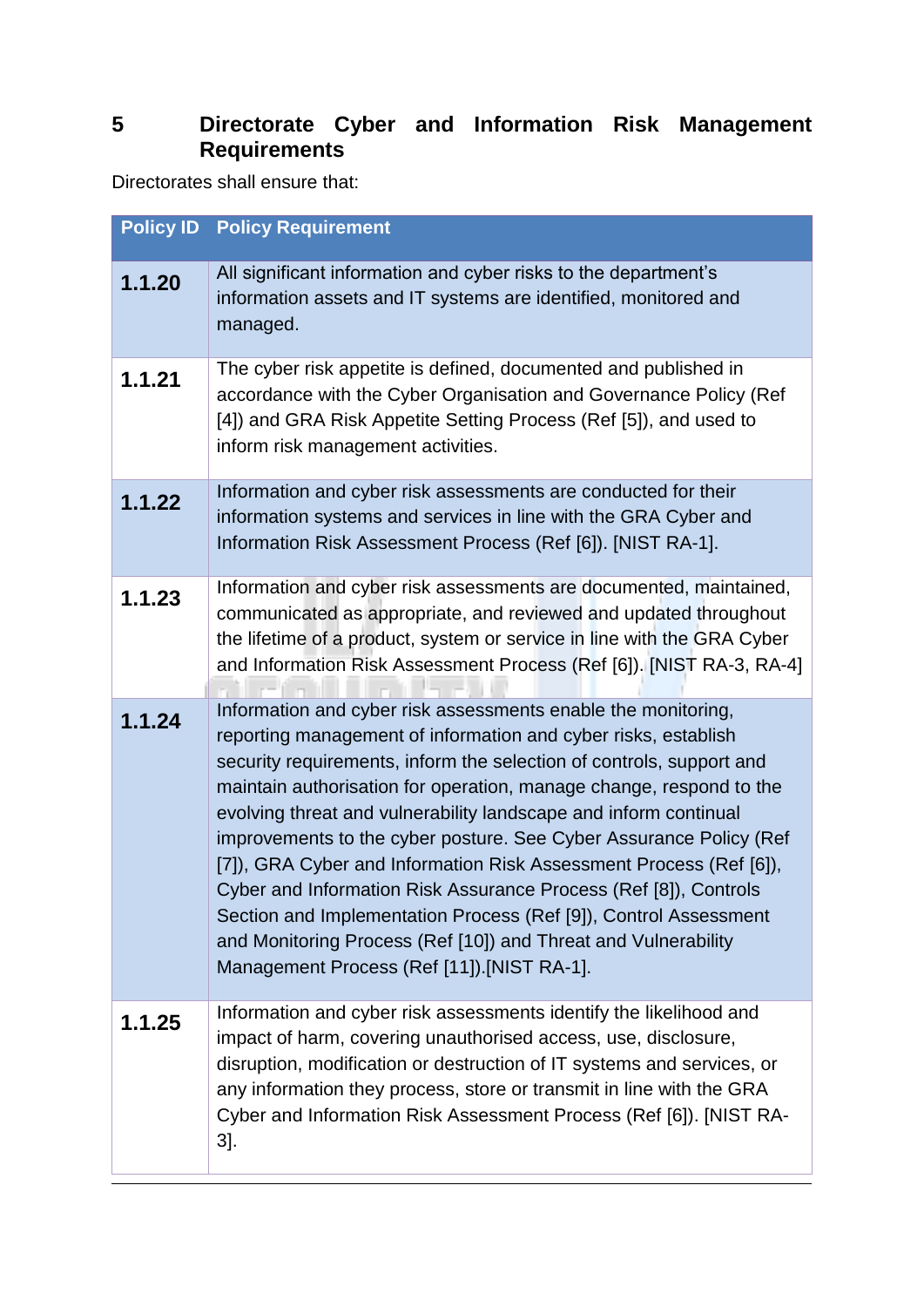|        | <b>Policy ID Policy Requirement</b>                                                                                                                                                                                                                                         |
|--------|-----------------------------------------------------------------------------------------------------------------------------------------------------------------------------------------------------------------------------------------------------------------------------|
| 1.1.26 | Information and cyber risk assessments undertaken for systems and<br>services shall identify a proportionate set of security controls linked to<br>each risk, in accordance with the GRA Controls Selection and<br>Implementation Process (Ref [9]).                        |
| 1.1.27 | Information and cyber risk management activities are linked to<br>strategic business objectives.                                                                                                                                                                            |
| 1.1.28 | All identified information and cyber risks shall have a risk owner, who is<br>responsible for the monitoring and management of the risk.                                                                                                                                    |
| 1.1.29 | Proportionate and appropriate mechanisms are implemented to<br>manage identified information and cyber risks in accordance with the<br>departmental risk appetite [NIST RA-3].                                                                                              |
| 1.1.30 | Cyber risk management activities include the ongoing monitoring and<br>assessment of the effectiveness of the implemented security controls<br>and their impact on the residual risks, in accordance with the GRA<br>Controls Assessment and Monitoring Process (Ref [10]). |
| 1.1.31 | Information and cyber risk management decisions are documented in<br>accordance with departmental policy and process [NIST RA-3].                                                                                                                                           |
| 1.1.32 | Directorates follow the risk management and assurance processes<br>defined by the CISO, in accordance with this policy and the Cyber<br>Assurance Policy (Ref [7]).                                                                                                         |
| 1.1.33 | Clear lines of escalation are established and documented for risks that<br>exceed the defined risk thresholds in line with the GRA Risk Reporting<br>and Escalation Process (Ref [12]).                                                                                     |
| 1.1.34 | Identified information and cyber security risks are reported and<br>escalated when above the defined thresholds defined in accordance<br>with the departmental risk appetite.                                                                                               |